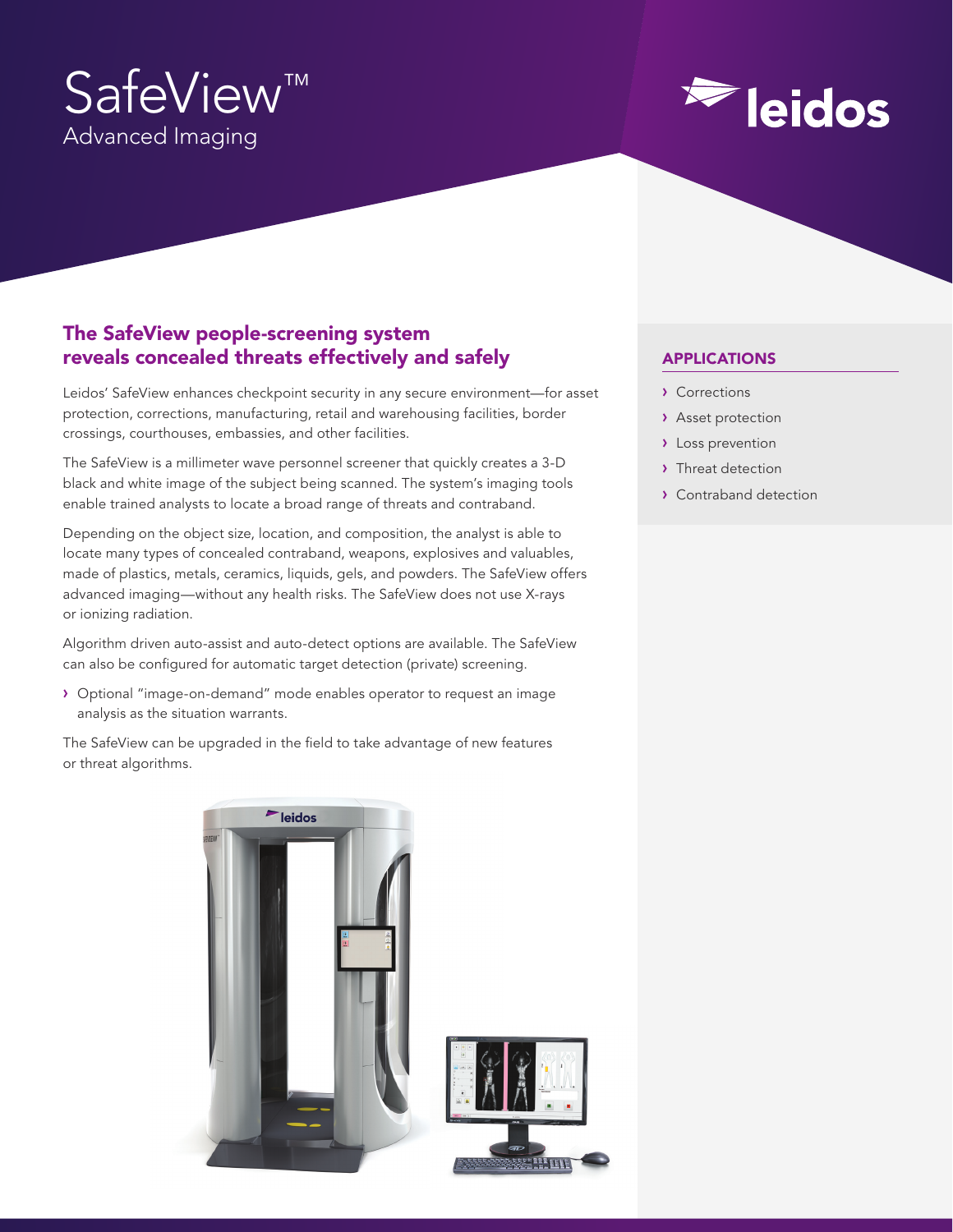#### THE LEIDOS ADVANTAGE

The SafeView underscores Leidos' commitment to improve security through the advancement of innovative technologies for diverse, complex and demanding applications.

#### Enhanced Security: OUTSTANDING PERFORMANCE

Thieves, terrorists, smugglers, and other criminals constantly search for clever ways to conceal threats and contraband. The SafeView's advanced technology eliminates the ambiguity of hand searches and reveals a range of objects that metal detectors simply cannot. Based on a less than 1.5-second scan, the system analyst is able to locate many metallic and non-metallic threats and contraband—both low and high density materials. The SafeView also helps guard against the theft of assets, confidential information, valuables or intellectual property from secure locations.

SafeView is designed to reveal smaller and more difficult objects. A quick scan provides security personnel with data they can interpret to aid in passing an individual through a checkpoint with confidence.

- › Less than 1.5-second scan time for a complete multidirectional view.
- › Reduces need for time-consuming and intrusive patdown searches.
- › Algorithm driven auto-assist and auto-detect options are available.
- › Can be configured for automatic target detection (private) screening.
- › Optional "image-on-demand" mode enables operator to request an image analysis as the situation warrants.

# Health and Safety: SAFE RADIO WAVE TECHNOLOGY

The SafeView's sensing mechanism is based on active millimeter-wave technology using safe radio waves that pose no health and safety risks. These safe signals pass through most types of clothing. The reflected waves are captured by the system's sensors. The SafeView does not use ionizing radiation such as X-rays and is thousands of times less powerful than other commercial radio frequency devices such as cell phones. The SafeView's millimeter wave technology has been extensively evaluated by regulators worldwide including the U.S. Food and Drug Administration, Health Canada and the Dutch Institute of Applied Science (TNO), and found to be safe.

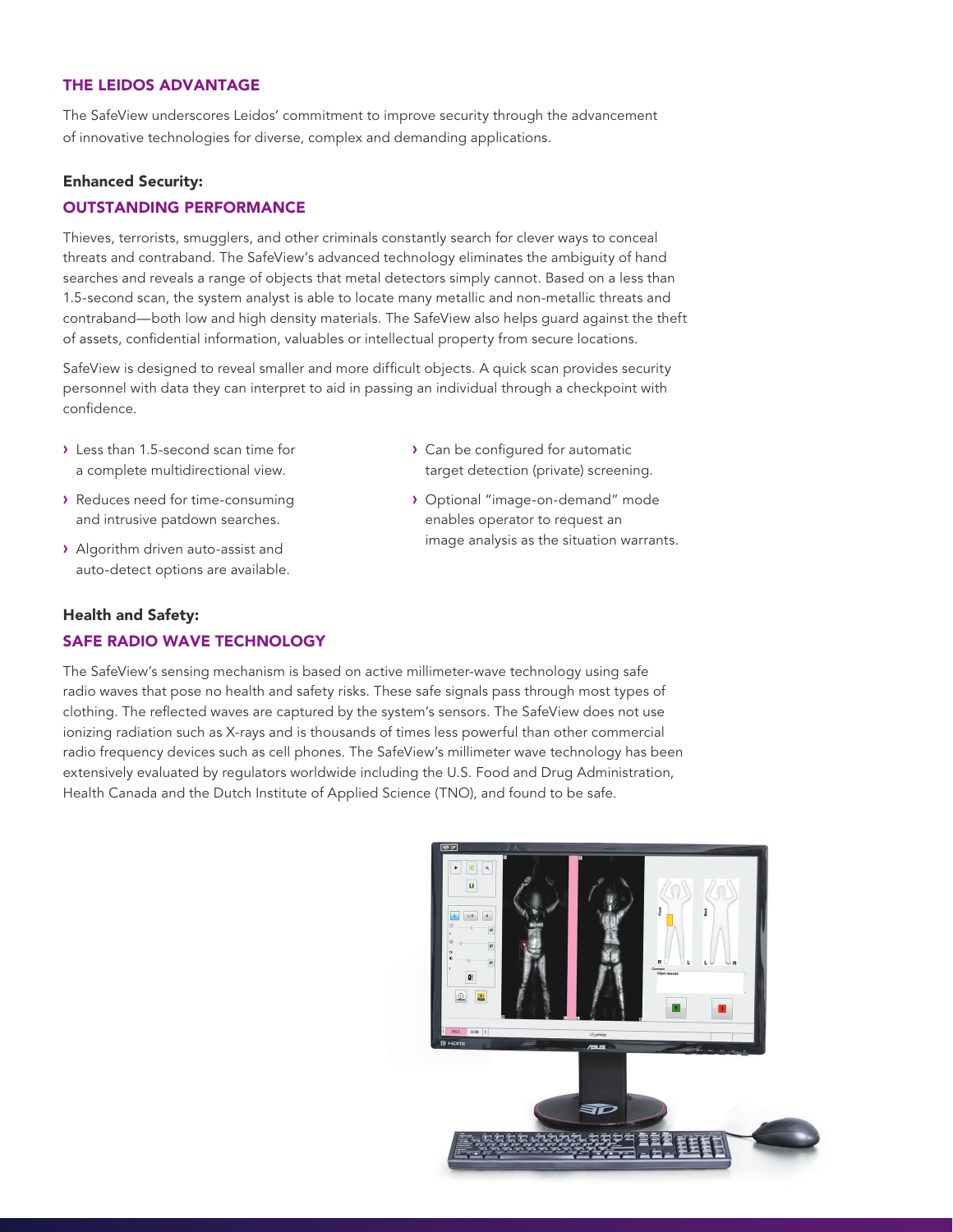

If desired, an optional Image-On-Demand mode exists where the SafeView can be operated in private (ATD) mode and the operator can request an image analysis as the situation warrants.

# Preserving Privacy: MULTIPLE LEVELS OF PROTECTION

During the scan, reflected waves are captured by the system's sensors and processed to create a series of images from multiple views, resulting in a 3-D image of the subject. The SafeView offers multiple privacy options that can be customized to support customer-specific operational procedures.

- › Images: Analysts see a 3-D black and white image.
- > Privacy: The system provides options that allow blurring of the face and other areas of the body.
- › Remote Monitoring: Enables analysts to be stationed in separate rooms, where they cannot see the individual being screened. These analysts can then alert security personnel at the checkpoint of any suspicious objects so a directed search can be performed.
- › Gender Routing: Images can be routed to same gender analysts.
- › Non-Invasive: Reduces the need for intrusive hand searches.

# Efficient Operations: UNSURPASSED THROUGHPUT

When it comes to throughput, there's no match for the rugged, reliable SafeView. The system requires less than 1.5 seconds to scan an individual for a complete multidirectional view.

The SafeView eliminates the need for unnecessary and time-consuming physical searches that can limit throughput levels. In addition to being more invasive and stressful for the individuals being screened, these hand searches place a high degree of physical stress on security personnel. With the SafeView, there's no need for the repetitive bending and stretching required for physical inspections.

# Highly Configurable: OPERATIONAL SIMPLICITY

The SafeView system accommodates the throughput needs of high-traffic, high-volume sites. The system can easily be configured to meet specific throughput and facility requirements, from single scanner and single analyst combinations to dual workstation configurations. Depending on space requirements, operator scan

#### FEATURES

#### STANDARD FEATURES

- > Transparent walls
- › Rigid construction
- › Configurable operating modes
- › Remote analyst workstation

#### OPTIONAL FEATURES

- › Dual workstation configurations
- › Auto-assist and auto-detect mode options
- › Can be figured for automatic target detection with image-on demand mode

#### SCANNING FEATURES

- › 3-D rotating image of the scan
- › Adjustable lightening, brightness and contrast
- > Front and back scan displayed side by side
- › Zoom

controls can be set up remotely or directly adjacent to the scanner. The image analyst workstation provides screeners with a powerful, intuitive and easy-to-use operating interface. The SafeView's transparent walls enable security experts to keep personnel in view at all times.

# Return on Investment: UPGRADEABLE PLATFORM

The SafeView system offers customers an upgradeable technology platform that can be continually improved with software updates as new threats and requirements emerge.